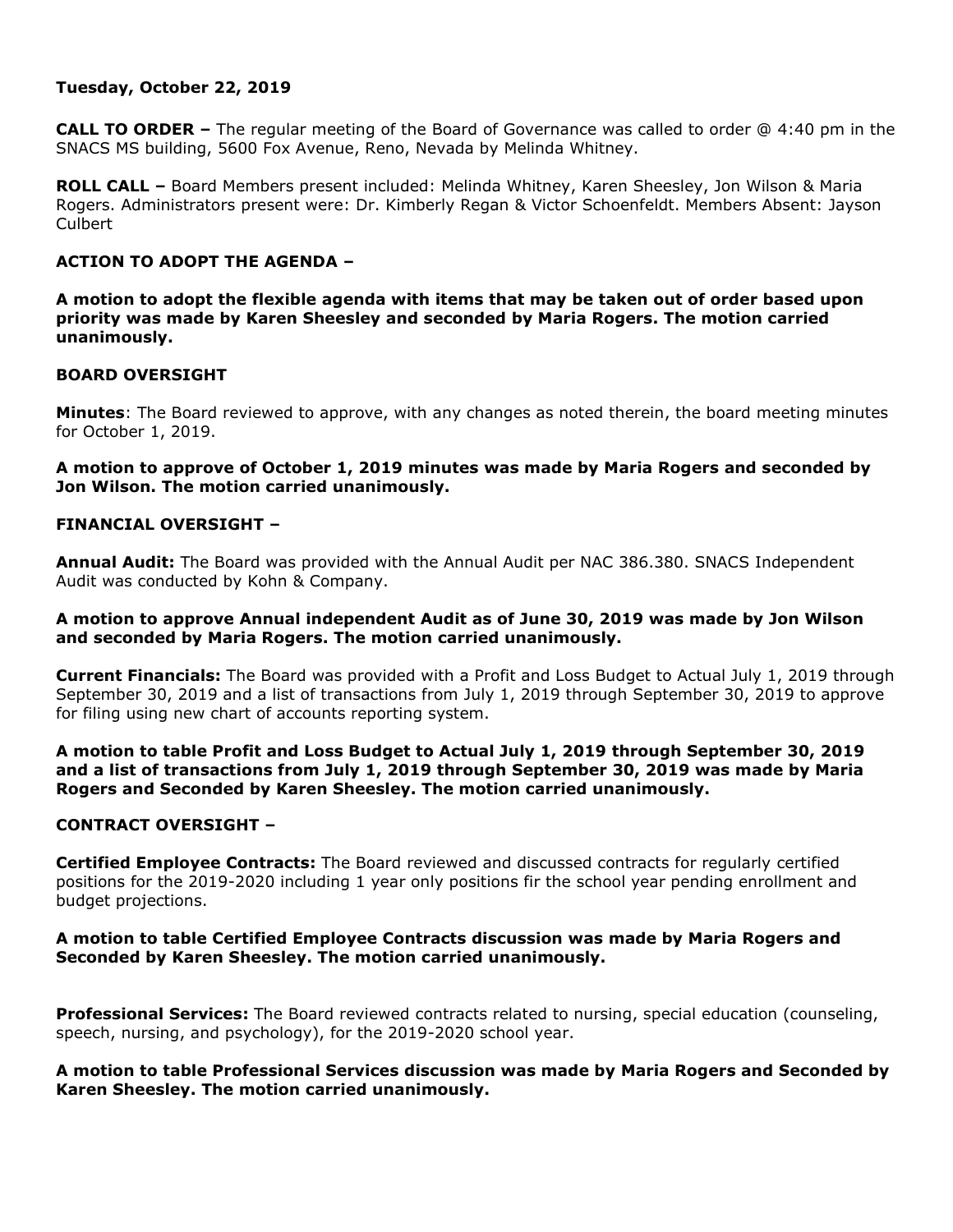**Fox Campus:** The Board was updated on the Fox campus including site work and portables. The discussion may include review, and approvals with the Fox project, phases therein, the loan, construction, timeline, legal options, project manager options, developer updates, enrollment and financial projections, construction budget reviews, and construction budget shortfall, and project compliance with the bank requirements, City, contractors/subcontractors, pending vendors, regarding the new building. Discussions could include Western Alliance Bank, Bond Updates, Red Hook Updates.

# **A motion to table Fox Campus discussion was made by Maria Rogers and seconded by Karen Sheesley. The motion carried unanimously.**

# **POLICY OVERSIGHT**

**School Improvement Plan:** The Board was provided a copy of the School Improvement Plan for improvement with three main goals for 2019-2020 school year: to focus on literacy, math, and SEL (social emotional learning) within a high-quality classroom environment conducive for choice PLAY-based centers, **teacher-led small-groups, small-group work assigned by the teacher, and 1:1/independent work targeting opportunities for growth as SBAC and Map data identify.** The model limits whole group instruction for increased student engagement, achievement, and growth.

## **A motion to table School Improvement Plan discussion was made by Maria Rogers and seconded by Karen Sheesley. The motion carried unanimously.**

## **BOARD OVERSIGHT**

## **Recommendations for the Board:**

**Personnel: Administrator Evaluations:** The Board meets annually to evaluate the performance of the school administrators in accordance with NRS 391.312(2). The Board reviewed and evaluated the administrators based on the 2018-2019 school year.

**A motion to approve Administrator Evaluations and performance of the school administrators based on the 2018-2019 school year was made by Maria Rogers and seconded by Karen Sheesley. The motion carried unanimously.** 

**New Business – The Board was presented and considered any new business as necessary.** 

**No motion on New Business was made, discussion only.**

## **AGENDA DISCUSSION ITEMS**

**Chief Executive Officer Discussion:** The Board was updated on the topics related to the Chief Executive Officer Position not already discussed.

#### **No comments noted**

**Chief Education Officer Discussion**: The Board was updated on the topics related to the Chief Education Officer Position not already discussed.

**No comments noted**

**PUBLIC COMMENT**

**No additional comments noted.**

**BOARD REPORTS/REQUESTS**